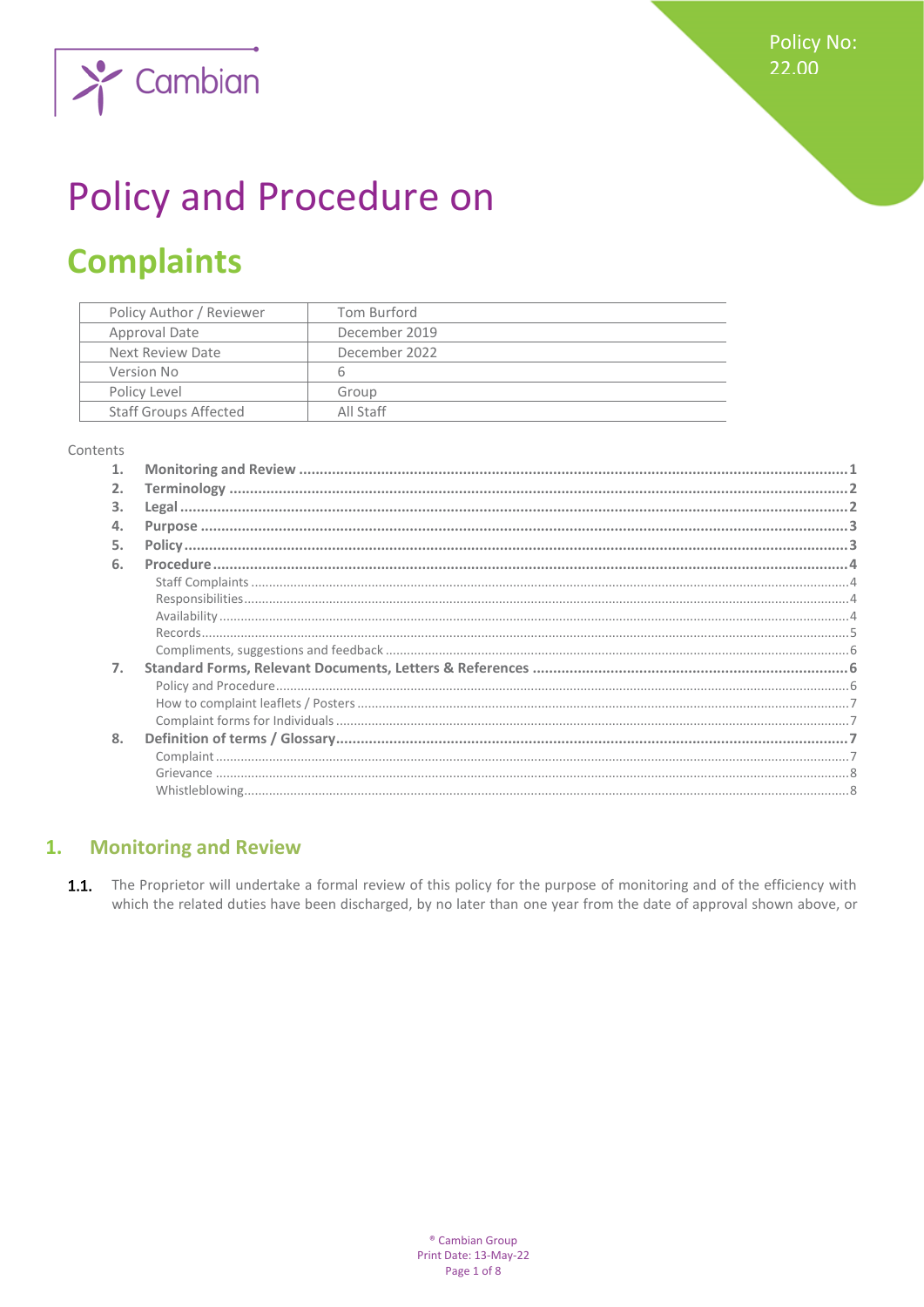

earlier if significant changes to the systems and arrangements take place, or if legislation, regulatory requirements or best practice guidelines so require.

Signed:

tas

Jeremy Wiles **Group Executive Director- Children Services**  December 2021

## <span id="page-1-0"></span>**2. Terminology**

Our aim is to use consistent terminology throughout this policy and all supporting documentation as follows:  $2.1.$ 

| 'Establishment' or 'Location | this is a generic term which means the Children's<br>Home/school/college.                                                                                                                 |
|------------------------------|-------------------------------------------------------------------------------------------------------------------------------------------------------------------------------------------|
| Individual                   | means any child or young person under the age of 18 or young<br>adult between the ages of 18 and 25.                                                                                      |
| <b>Service Head</b>          | This is the senior person with overall responsibility for the                                                                                                                             |
| <b>Key Worker</b>            | Members of staff that have special responsibility for Individuals<br>residing at or attending the Establishment.                                                                          |
| Parent                       | means parent or person with Parental Responsibility                                                                                                                                       |
| <b>Regulatory Authority</b>  | Regulatory Authority is the generic term used in this policy to<br>describe the independent regulatory body responsible for<br>inspecting and regulating services. E.g Ofsted, CQC, CSSIW |
| <b>Social Worker</b>         | This means the worker allocated to the child/family. If there is no<br>allocated worker, the Duty Social Worker or Team Manager is<br>responsible.                                        |
| <b>Placing Authority</b>     | Placing Authority means the local authority/agency responsible<br>for placing the child or commissioning the service                                                                      |
| <b>Staff</b>                 | Means full or part-time employees of Cambian, agency workers,<br>bank workers, contract workers and volunteers and students on<br>placement.                                              |
| <b>CambianKPI</b>            | Means the Cambian online in-house information system which<br>holds data for each site on quality measures.                                                                               |

## <span id="page-1-1"></span>**3. Legal**

- $3.1.$ Quality Standards for Children's Homes and NMS for Residential Special Schools, available at: www.gov.co.uk and Fundamental Standards 2015
- $3.2.$ Children's Homes (England) Regulations 2015
- $3.3.$ Health and Social Care Act 2008 (Regulated Activities) Regulations 2014 (part 3) as amended) Regulation 16.
- $3.4.$ National Minimum Standards for Independent Health Care Services in Wales

| Version:                |
|-------------------------|
| <b>Next Review Date</b> |
| <b>Print Date:</b>      |

 $Re:$  Dec 2022 **Policy Name: Complaints** 

Version: 6 Cambian Group Approved by: Tom Burford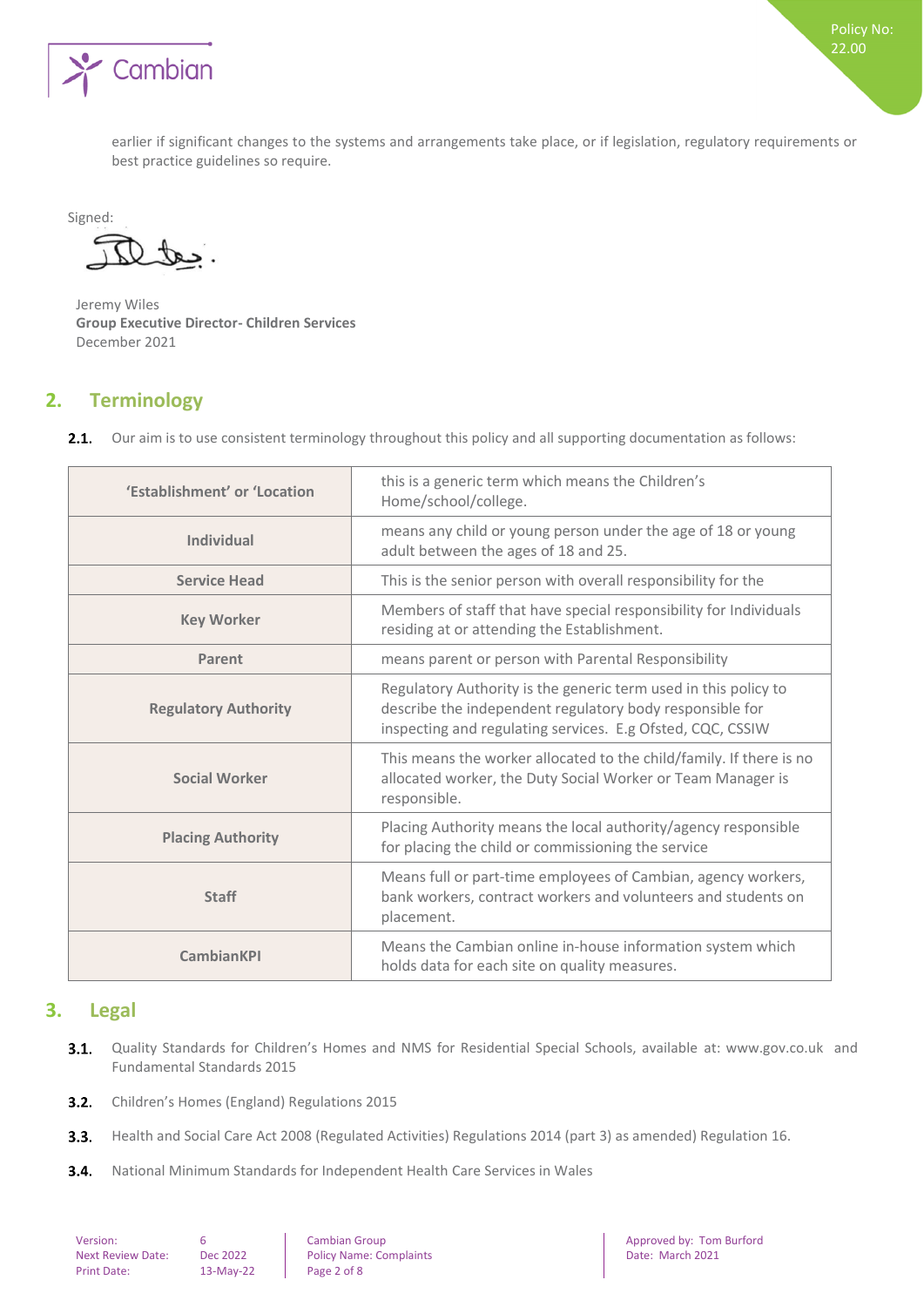

- $3.5.$ Mental Health Act 1983 - Code of Practice
- The Education (Independent School Standards Compliance Record) (England) (Amendment) Regulations,  $3.6.$
- $3.7.$ Care Home (Wales) Regulations (2002) (Amendments 2003 and 2011)
- $3.8.$ HIW National Minimum Standards for Independent HealthCare Services in Wales, CSSIW, Quality Standards and
- <span id="page-2-0"></span> $3.9.$ Mental Health Act Code of Practice

## **4. Purpose**

- $4.1.$ To provide all staff with clear policy, procedures and guidelines for managing compliments, suggestions, comments and complaints.
- $4.2.$ To deal promptly, effectively and fairly with complaints by individuals if they have capacity themselves and other interested persons on their behalf such as parents/guardians and members of the public.
- $4.3.$ To promote an open culture and rational attitude amongst individuals and staff towards complaints.
- $4.4.$ To improve the Group's service to individuals, placing authorities and parents/guardians.
- $4.5.$ To clarify the differences between concerns, negative comments, criticisms etc made about the service we provide, which are resolved informally within the location, and formal complaints, which may addressed by those outside the location.

## <span id="page-2-1"></span>**5. Policy**

- Cambian takes all complaints and comments seriously. It aims to promote an open culture and will be responsive where  $5.1.$ such issues are raised in a transparent and robust manner in order to ensure that dissatisfaction is minimised and any comments and suggestions are considered and acted upon using a learning framework.
- $5.2.$ No member of staff who has been implicated in a complaint may take part in any element of the investigation or decision making process associated with any final actions or outcomes.
- 5.3. Cambian will use all complaints and suggestions as an opportunity to learn and inform service improvement where appropriate and to strengthen the relationship with the individual, those acting on their behalf and the public.
- $5.4.$ For the purpose of this policy, a complaint is a written or oral/verbal expression of dissatisfaction or disquiet in relation to the location's exercise of its functions in relation to its current individuals.
- **5.5.** The Head of Service is responsible for ensuring that each individual and those acting on their behalf, if appropriate, is provided with information about the complaints procedure in a format and style appropriate to their needs and their ability to understand. Individuals will be provided with information about how they can make a complaint and such guidance will be available on site at all times. Where appropriate guidance (e.g. a poster) on how to make a complaint will be displayed on site.
- $5.6.$ Cambian fully supports individual's right to refer any complaint, at any stage to an external body. In addition all sites have an independent visitor who visits and some operate a link advocate – both of whom can support individuals who

Next Review Date: Dec 2022 Policy Name: Complaints Date: March 2021

Version: 6 Cambian Group Approved by: Tom Burford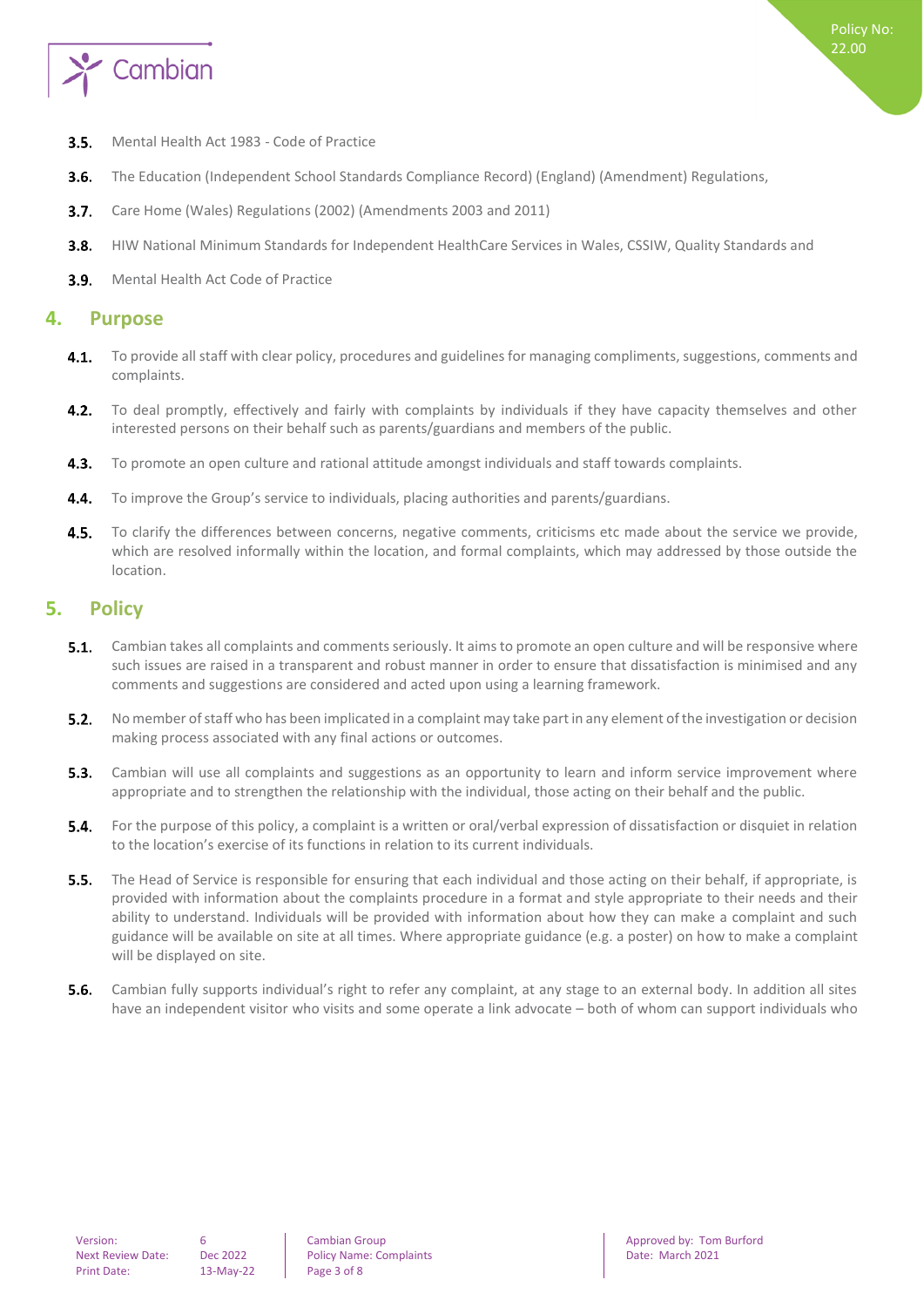

<span id="page-3-0"></span>wish to make complaints. Contact details for both the independent visitor and advocate are made available to all service users.

## **6. Procedure**

- **6.1.** The Complaints Procedure shall be operated independently of all other Group procedures, such as the Disciplinary and Grievance Procedures, Harassment Policy, Child Protection/Adult Safeguarding Policy.
- $6.2.$ Each location will tailor the generic Cambian Complaints Procedure to detail the local procedures and contact details of those with responsibility. For the purpose of this policy the term Complaints Procedure relates to the location's personalised Complaints Procedure.
- $6.3.$ The Complaints Procedure will be reviewed annually by the group in line with the Policy and the Head of Service will be responsible for continuous monitoring, refinement and audit.
- $6.4.$ All locations shall operate a Complaints Procedure, which can be invoked, on behalf of an individual, by an individual him/herself, placing authorities, parents/guardians, staff and other interested persons. All of whom may also inform an external body about their complaint if they so wish.

#### <span id="page-3-1"></span>**Staff Complaints**

6.5. Staff who wish to make a complaint are to follow the Grievance Policy (which encourages informal resolution ahead of the formal grievance process) or the Whistleblowing Policy.

#### <span id="page-3-2"></span>**Responsibilities**

- $6.6.$ The Head of Service is responsible for the thorough investigation of all complaints and should take responsibility for ensuring that investigations undertaken by others are in line with this policy, procedure and associated documentation in order to ensure best practice standards are maintained.
- $6.7.$ The Head of Service is required to make available on request to their regulatory body a summary of all complaints arising over the previous 12 months.
- All locations will have a named **Complaints Co-ordinator** to manage the day to day receipt, recording and tracking of  $6.8.$ complaint management.
- $6.9.$ The Complaints Co-ordinator will normally be the Head of Service is small homes. For larger sites where the Complaints Co-ordinator is not the Head of Service they will liaise closely with the Head of Service to ensure all elements of any internal stage investigation are dealt with following procedure and within the published timescales.
- 6.10. For any complaint that is not resolved internally and requires external investigation, the Head of Service will act as the location contact for Operations Directors/other Cambian staff or external appeal panel members.
- **Managers** have day-to-day operational responsibility for this policy, and must ensure that all staff receive regular and appropriate guidance on its use.

#### <span id="page-3-3"></span>**Availability**

- **6.12.** The Complaints Procedure shall be made available to all parents/guardians/carers, placing authorities, funding authorities, individuals, all members of staff and any other relevant persons.
- **6.13.** A copy of the Complaints Procedure shall be available at all times and displayed on the location's website where this is applicable.
- **6.14.** A copy of the Complaints Procedure shall be available on request at all times for visitors to Cambian locations.
- **6.15.** All Staff shall receive information on the complaints procedure as part of their induction with Cambian.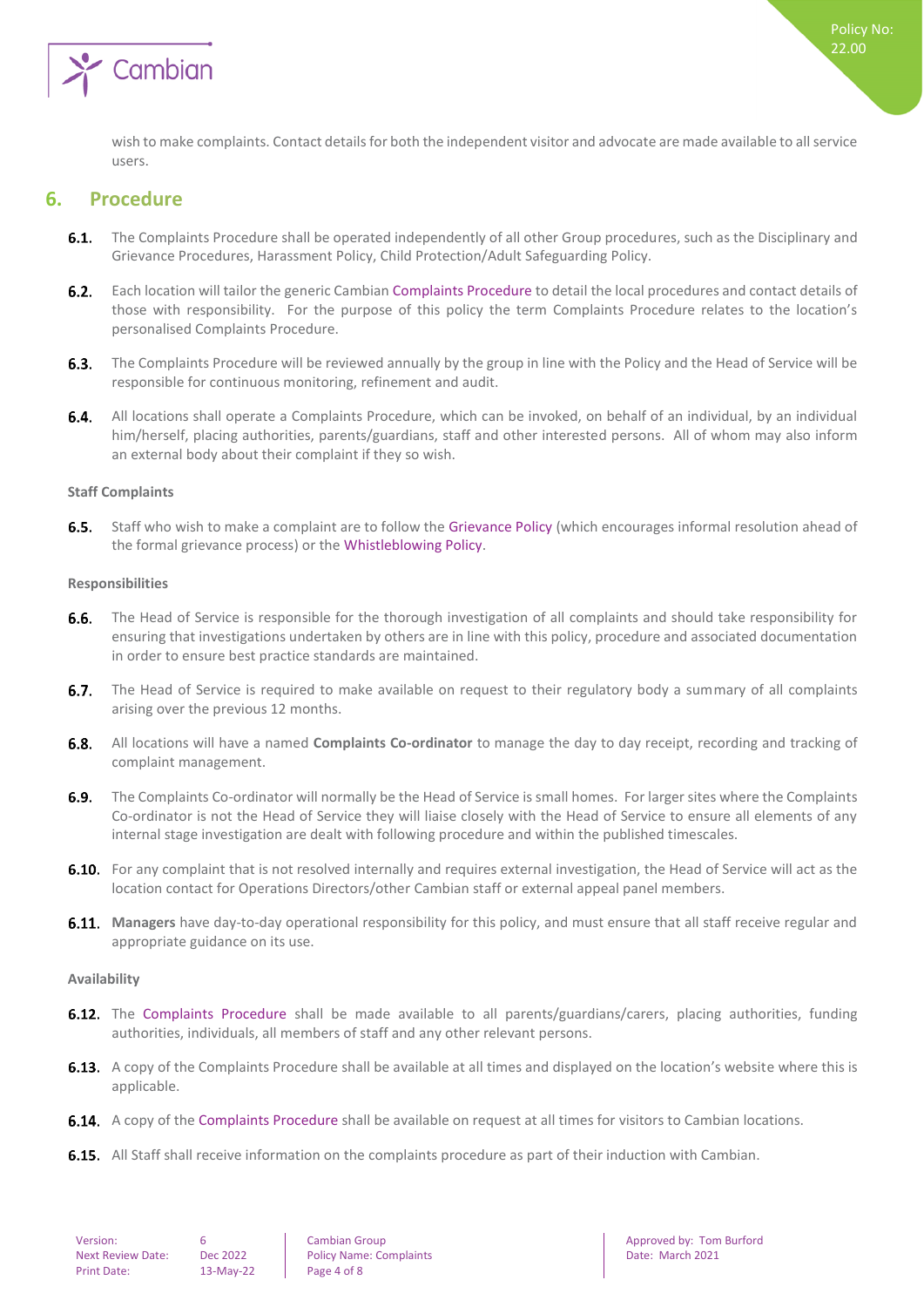

- **6.16.** Information on how to complain will be included in Children's Guides or Location Guides.
- 6.17. Individuals will also have access to printed complaint forms (22.09 a-g) and stamped pre-addressed envelopes to send to the relevant Operational leads if they choose not to speak with someone in their home or education setting. Heads of service will ensure that the forms and appropriately addressed envelopes are always readily available and that all individuals know where to access these. Depending on the service type, the addressed envelopes will be sent to either:
	- Education Services
	- Residential Services (West)
	- Residential Services (East)

At the following address

Cambian Group Metropolitan House 3 Darkes Lane Potters Bar Hertfordshire EN5 1JQ

#### <span id="page-4-0"></span>**Records**

6.18. A confidential record of all complaints received is to be documented on the relevant Record of Complaints Tracking Form: 22.03a for all individuals and 22.03b for all parents/guardians/public/authorities which shall be kept in the location's confidential **Complaints File**, which all locations must maintain. After completion the Complaints Tracking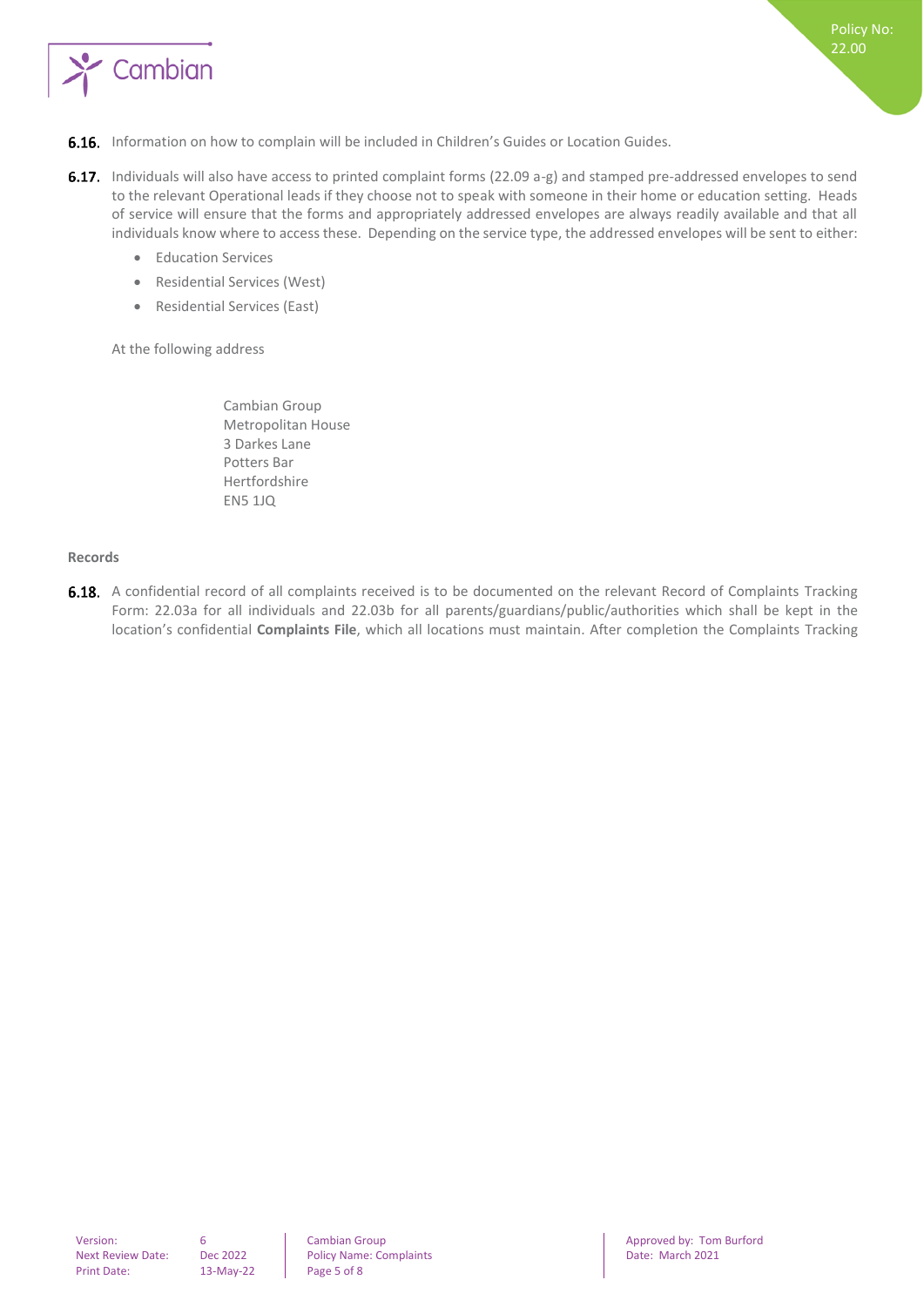

Form 22.03a and 22.03b (if used) shall be kept in the confidential Complaints File along with any statements, letters, etc associated with the complaint.

- 6.19. Complaints which are investigated by outside agencies or regulatory authorities shall also be recorded and full details placed in the Complaints File.
- **6.20.** All complaints received within a week should be recorded on **CambianKPI** for in the preceding week.
- 6.21. A Complaints log shall be maintained which will record brief details of each complaint, cross referenced to the Complaints File.
- 6.22. For each complaint the following brief details shall be recorded under the following headings:
	- Complaint number (i.e. 001SS or 010KPR etc).
	- Date complaint received
	- Name of person receiving it.
	- Name of person making complaint and relationship to individual.
	- Name of individual concerned.
	- Nature of complaint.
	- Action taken.
	- Outcome of action taken.
	- Whether complaint upheld, partially upheld or not upheld.
	- The number of the final Complaint Letter sent (1 to 9) and date sent.
- **6.23.** Where the Head of Service identifies it as appropriate, a copy of the complaint and response may be kept in the individual's record to understand and trace decisions concerning the path of care. Issues of confidentiality concerning the complaint are to be taken into consideration regarding this. (Refer to Data Protection Policy for guidance).

#### <span id="page-5-0"></span>**Compliments, suggestions and feedback**

**6.24.** Any compliments, suggestions or feedback received by staff should be recorded separately on a Compliments Log to be held by the Head of Service and be managed under the Consultation, Communication and Feedback Policy and Procedures.

## <span id="page-5-1"></span>**7. Standard Forms, Relevant Documents, Letters & References**

#### <span id="page-5-2"></span>**Policy and Procedure**

- 7.1. 22.00 Policy Complaints
- 7.2. 22.01 Procedure Complaints
- **7.3.** 22.01a Procedure Complaints regarding the MHA
- 7.4. 22.02 Complaints Flowchart
- $7.5.$ 22.03 -Complaint Form – written record of complaint
- $7.6.$ 22.04a – Complaint Tracking Form Individuals
- $7.7.$ 22.04b – Complaint Tracking Form Others
- $7.8.$ 22.05 - Complaint log template
- 22.06 Complaints Letter Templates 1-9 $7.9.$

Next Review Date: Dec 2022 Policy Name: Complaints Date: March 2021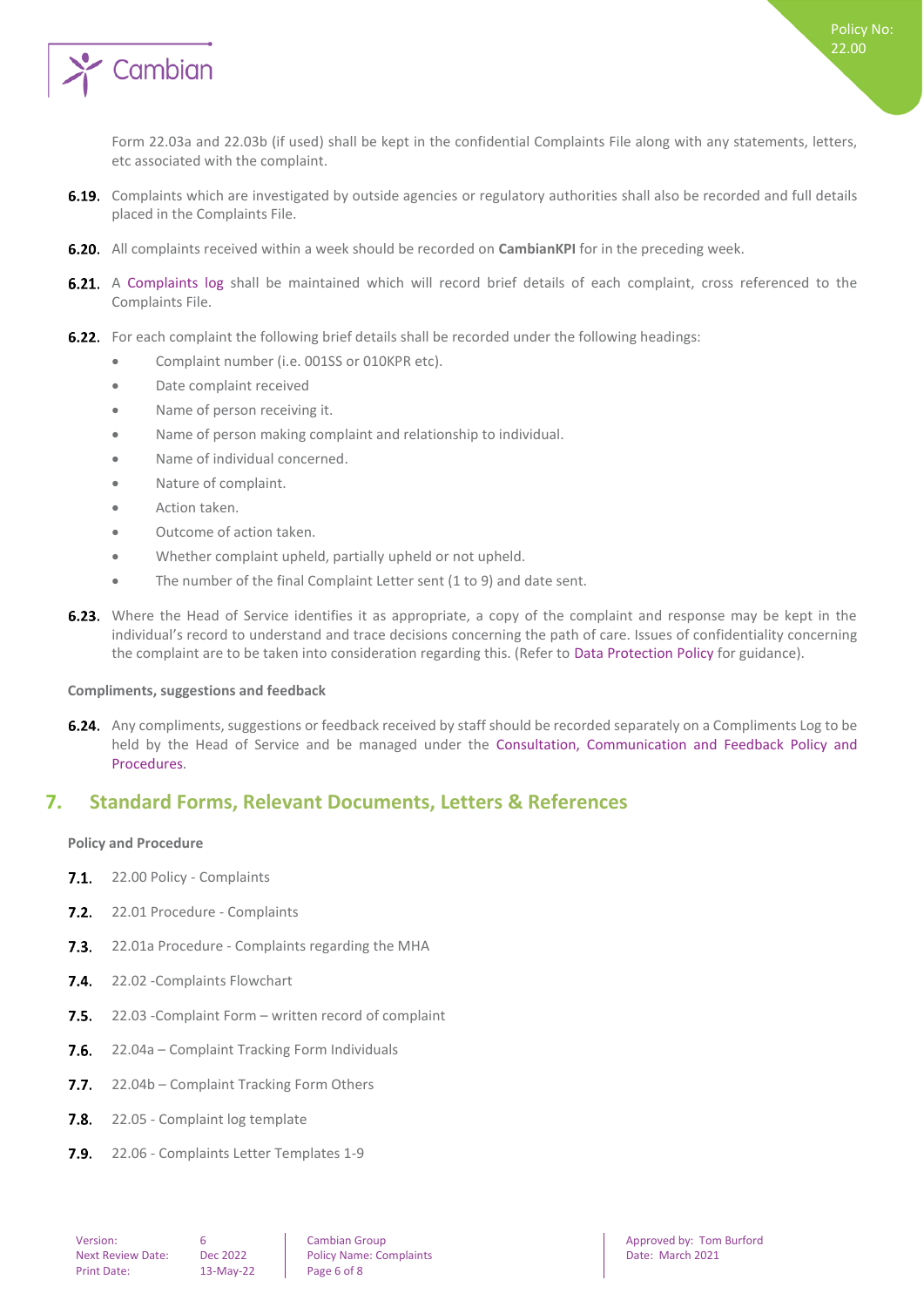

#### <span id="page-6-0"></span>**How to complaint leaflets / Posters**

- 7.10. 22.07 How to Complain Pictorial Booklet
- 7.11. 22.07a Complaint Leaflet PECS Home
- 7.12. 22.07b Complaints Leaflet PECS School
- 7.13. 22.08a Complaint Information Poster for Individuals CHILDRENS HOMES
- 7.14. 22.08b Complaint Information Poster for Individuals EDUCATION
- 7.15. 22.08c Complaints Information for Parents, visitors and public
- <span id="page-6-1"></span>7.16. 22.08d - Complaints Information Poster for Staff

#### **Complaint forms for Individuals**

- 7.17. 22.09a Complaint Form for Individuals 7-13 OFSTED
- 7.18. 22.09b Complaint Form for Individuals 13+ OFSTED
- 7.19. 22.09c Complaint Form for Individuals CQC HOME
- **7.20.** 22.09d Complaint Form for Individuals CSSIW
- 7.21. 22.09e Complaint Form for Individual 16+ CSSIW
- 7.22. 22.09f Complaint Form Deaf Services
- 7.23. 22.09g Complaint Form CQC Care Homes 16+

#### **Other Cambian Policy**

- 7.24. GHR 29 Grievance Policy
- 7.25. GHR 30 Whistleblowing Policy
- 7.26. GIG 02 Data Protection Policy
- **7.27.** Consultation, Communication and Feedback Policy (including Compliments)
- 7.28. 25 Child Protection and Young Adult Safeguarding

#### **Guidance**

7.29. For further information about complaints and advocacy for children living in children's homes see Get it sorted (2004) [Guidance on providing effective advocacy services for children and young people making a complaint under the Children](https://www.gov.uk/government/publications/advocacy-services-for-children-and-young-people)  [Act 1989](https://www.gov.uk/government/publications/advocacy-services-for-children-and-young-people)

## <span id="page-6-2"></span>**8. Definition of terms / Glossary**

#### <span id="page-6-3"></span>**Complaint**

 $8.1.$ For the purpose of this policy, a complaint is a written or oral/verbal expression of dissatisfaction or disquiet in relation to the location's exercise of its functions in relation to its current individuals.

| Version:                |
|-------------------------|
| <b>Next Review Date</b> |
| <b>Print Date:</b>      |

13-May-22 Page 7 of 8

Next Review Date: Online Policy Name: Complaints Date: Date: March 2021

**Version: 6 Cambian Group Approved by: Tom Burford Approved by: Tom Burford Approved by: Tom Burford**